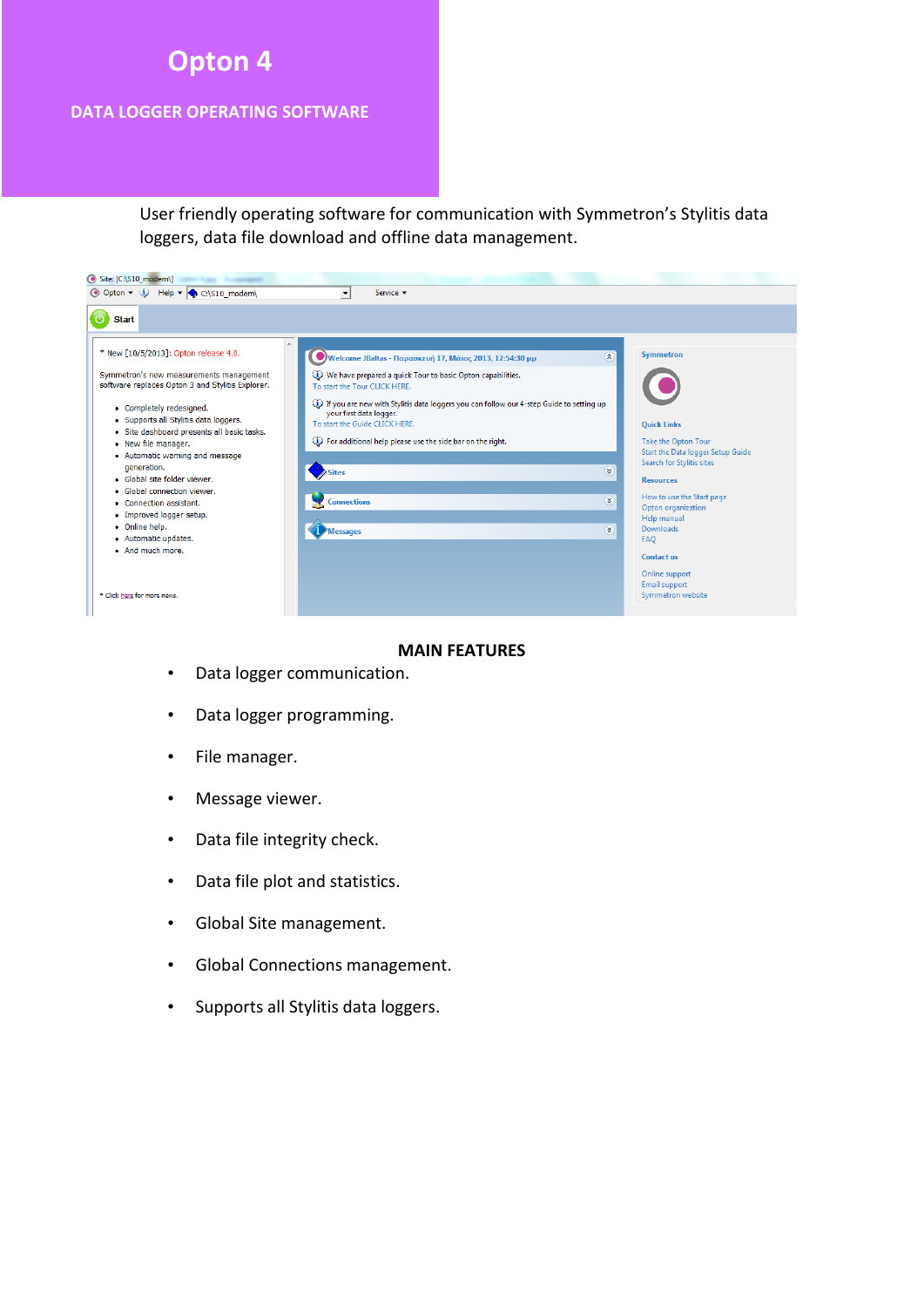## **Global review of sites**

| Name                                          | $-$ Type                 | State               | User Tag     | File# | Start Date          | End Date                                |  |
|-----------------------------------------------|--------------------------|---------------------|--------------|-------|---------------------|-----------------------------------------|--|
|                                               |                          |                     |              |       |                     |                                         |  |
| 100 310113 144451.dab                         | Stylitis Compressed File |                     | n            | 3     | 31/1/2013 14:44:51  |                                         |  |
| 100_310113_144451.dxt                         | Stylitis Data File       | 2/2/2013 13:38:49   | $\theta$     | 3     | 31/1/2013 14:44:51  | 31/1/2013 15:19:58                      |  |
| 100_310113_144451_Energy.dxt                  | Stylitis Data File       |                     | $\mathbf{0}$ | 2557  | 31/1/2013 14:44:51  | 31/1/2013 15:19:58                      |  |
| a) 100_310113_144451_TotalEnergy.dxt          | Aρχείο DXT               |                     |              |       |                     |                                         |  |
| ABCD_191009_085105(1).dsc                     | Stylitis Check File      |                     |              |       |                     |                                         |  |
| ABCD_191009_085105(1)_Dropouts.dxt Apxcio DXT |                          |                     |              |       |                     |                                         |  |
| ABCD_191009_085105.dab                        | Stylitis Compressed File |                     | $\theta$     | 2561  | 19/10/2009 08:51:05 |                                         |  |
| ABCD_191009_085105.dxt                        | Stylitis Data File       |                     | $\mathbf{0}$ | 2561  |                     | 19/10/2009 08:51:07 19/10/2009 08:52:24 |  |
| A ABCD_191009_085105_Dropouts.dxt             | Αρχείο DXT               |                     |              |       |                     |                                         |  |
| ABCD_191009_085225.dab                        | Stylitis Compressed File |                     | $\theta$     | 2562  | 19/10/2009 08:52:25 |                                         |  |
| ABCD 191009 085225.dxt                        | Stylitis Data File       |                     | $\mathbf{0}$ | 2562  |                     | 19/10/2009 08:52:25 19/10/2009 08:56:20 |  |
| ABCD_191009_085622.dab                        | Stylitis Compressed File |                     | $\mathbf{0}$ | 2563  | 19/10/2009 08:56:22 |                                         |  |
| ABCD 191009 085622.dxt                        | Stylitis Data File       | . .                 | $\bf{0}$     | 2563  |                     | 19/10/2009 08:56:22 19/10/2009 09:05:09 |  |
| ABCD_191009_093917.dab                        | Stylitis Compressed File |                     | $\theta$     | 2565  | 19/10/2009 09:39:17 |                                         |  |
| ABCD_191009_093917.dxt                        | Stylitis Data File       |                     | $\mathbf{0}$ | 2565  | 19/10/2009 09:39:17 | 19/10/2009 09:39:20                     |  |
| ABCD_240912_183246.dab                        | Stylitis Compressed File |                     | $\Omega$     | 3     | 24/9/2012 18:32:46  |                                         |  |
| ABCD 240912 183246.dxt                        | Stylitis Data File       | ■ 2/2/2013 13:38:45 | $\theta$     | 3     | 24/9/2012 18:33:00  | 24/9/2012 18:46:00                      |  |
| ABCD_240912_183246_Dropouts.dxt               | Aρχείο DXT               |                     |              |       |                     |                                         |  |
| ABCD 240912 183246 Energy.dxt                 | Stylitis Data File       |                     | $\bf{0}$     | 3     | 24/9/2012 18:33:00  | 24/9/2012 18:46:00                      |  |
| ABCD_240912_183246_TotalEnergy.dxt            | Αρχείο DXT               |                     |              |       |                     |                                         |  |
| CurrentValues.txt                             | Stylitis Data File       | П                   | $\theta$     |       | 29/2/2012 10:48:48  | 29/2/2012 10:48:48                      |  |
|                                               |                          |                     |              |       |                     |                                         |  |

Review site weather and position on map, flagged sites, sites with messages, last connection and download, etc

| <b>Global review of connections</b> |  |
|-------------------------------------|--|
|-------------------------------------|--|

| <b>Group</b> | Project Connection Name | Auto Time | Last connection     | Last download      | <b>Status</b>     |
|--------------|-------------------------|-----------|---------------------|--------------------|-------------------|
|              |                         |           |                     |                    |                   |
|              | COSMOTE.dca             | 23:00     |                     |                    | NotActivated      |
|              | 6942069938.crm          | Manual    | 11/12/2006 11:10:55 |                    | OK                |
|              | 6949987170.crm          | Manual    | 11/12/2006 11:29:24 |                    | OK                |
|              | xrist.crm               | Manual    |                     |                    | Unable To Connect |
|              | Papadopoulos.crm        | Manual    | 18/1/2007 18:48:56  |                    | OK                |
|              | 351 7.crm               | Manual    | 22/7/2008 10:29:01  |                    | OK                |
|              | Romania.crm             | Manual    | 21/6/2007 12:23:54  |                    | OK                |
|              | 6975853920.crm          | Manual    | 6/3/2007 16:07:42   |                    | OK                |
|              | 6975853919.crm          | Manual    | 6/3/2007 16:00:38   |                    | OK                |
|              | 6972883457.crm          | Manual    |                     |                    | Unable To Connect |
|              | 6942721834.crm          | Manual    | 29/3/2007 10:50:12  | 29/3/2007 10:57:08 | ОК                |
|              | 6942760113.crm          | Manual    |                     |                    | Unable ToConnect  |
|              | 6936502463.crm          | Manual    |                     |                    | NotActivated      |
|              | 6973437475.crm          | Manual    |                     |                    | Unable ToConnect  |
|              | 6972069697.crm          | Manual    | 31/5/2007 10:26:52  |                    | OK                |
|              | 6937492853.crm          | Manual    |                     |                    | NotActivated      |
|              | 6975850390.crm          | Manual    | 20/6/2007 14:42:06  | 20/6/2007 14:44:14 | ОК                |
|              | 6975865432.crm          | Manual    | 25/6/2007 15:22:36  |                    | OK                |
|              | ita.crm                 | Manual    |                     |                    | NotActivated      |
|              | et.crm                  | Manual    | 6/7/2007 10:53:54   |                    | OK                |
|              | 6979801081.crm          | Manual    | 9/7/2007 17:38:30   |                    | OK                |
|              | 6937496214.crm          | Manual    | 20/8/2007 15:47:59  |                    | OK                |
|              | Lan.cem                 | Manual    |                     |                    | NotActivated      |
|              | Aport.cem               | Manual    |                     |                    | NotActivated      |
|              | Connection2.crm         | Manual    |                     |                    | NotActivated      |
|              | Vodaphone.crm           | Manual    |                     |                    | NotActivated      |
|              | 6936698046.crm          | Manual    | 11/9/2007 11:05:41  |                    | ОК                |
|              | 6978551932.crm          | Manual    |                     |                    | Unable ToConnect  |

Review connection status, last connection and download and automatic connection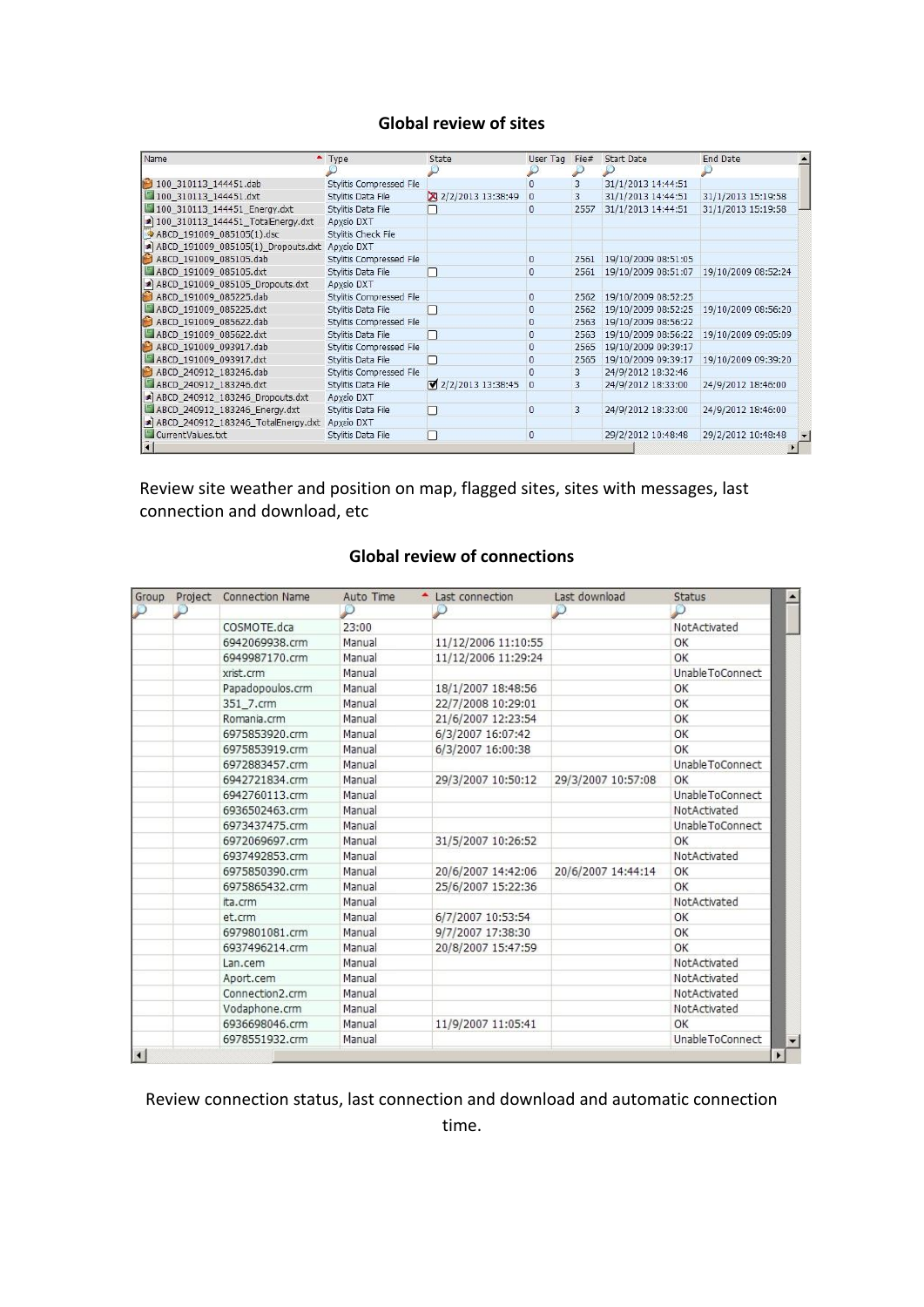#### **Data logger status**



- Review logger status online and offline.
- Send commands online: change acquisition status, set time, etc.
- Informative icons aid in troubleshooting.

#### **Site messages**

| Number | Category         | Source | Date                           | $+$ Type             | Message                               | <b>User</b>  |
|--------|------------------|--------|--------------------------------|----------------------|---------------------------------------|--------------|
|        |                  |        |                                |                      |                                       |              |
| 19     | <b>N</b> Warning | Opton  | 22/1/2013 17:04:39             | <b>Q</b> Acquisition | Acquisition is Off.                   | Nikos        |
| 20     | <b>N</b> Warning | Opton  | 22/1/2013 17:04:39             | <b>A</b> Battery     | Power supply voltage is low: 08.66    | Nikos        |
| 21     | <b>N</b> Warning | Opton  | 25/1/2013 15:52:53 Acquisition |                      | Acquisition is Off.                   | Nikos        |
| 22     | <b>N</b> Warning | Opton  | 25/1/2013 15:52:53 @ Clock     |                      | Internal clock is off by 3198 seconds | Nikos        |
| 23     | <b>N</b> Warning | Opton  | 25/1/2013 15:52:53             | Memory               | Data memory will last for 0010 DAYS   | Nikos        |
| 24     | <b>N</b> Warning | Opton  | 25/1/2013 15:52:53             | <b>Card</b>          | Memory card missing.                  | Nikos        |
| 25     | <b>N</b> Warning | Opton  | 25/1/2013 15:52:53             | <b>A</b> Battery     | Power supply voltage is low: 08.50    | Nikos        |
| 26     | Warning          | Opton  | 30/1/2013 14:57:16 Acquisition |                      | Acquisition is Off.                   | <b>Nikos</b> |
| 27     | Warning          | Opton  | 30/1/2013 14:57:16             | <b>A</b> Battery     | Power supply voltage is low: 08.64    | Nikos        |
| 28     | <b>N</b> Warning | Opton  | 3/2/2013 11:03:13              | Acquisition          | Acquisition is Off.                   | Nikos        |
| 29     | <b>N</b> Warning | Opton  | 3/2/2013 11:03:13              | <b>A</b> Battery     | Power supply voltage is low: 08.50    | Nikos        |

- View all messages by attributes and selectable filters.
- User selects which events will generate messages.
- Messages are categorized by emergency: Info, Warnings, Errrors.
- Selectable message thresholds (i.e. battery voltage, etc.)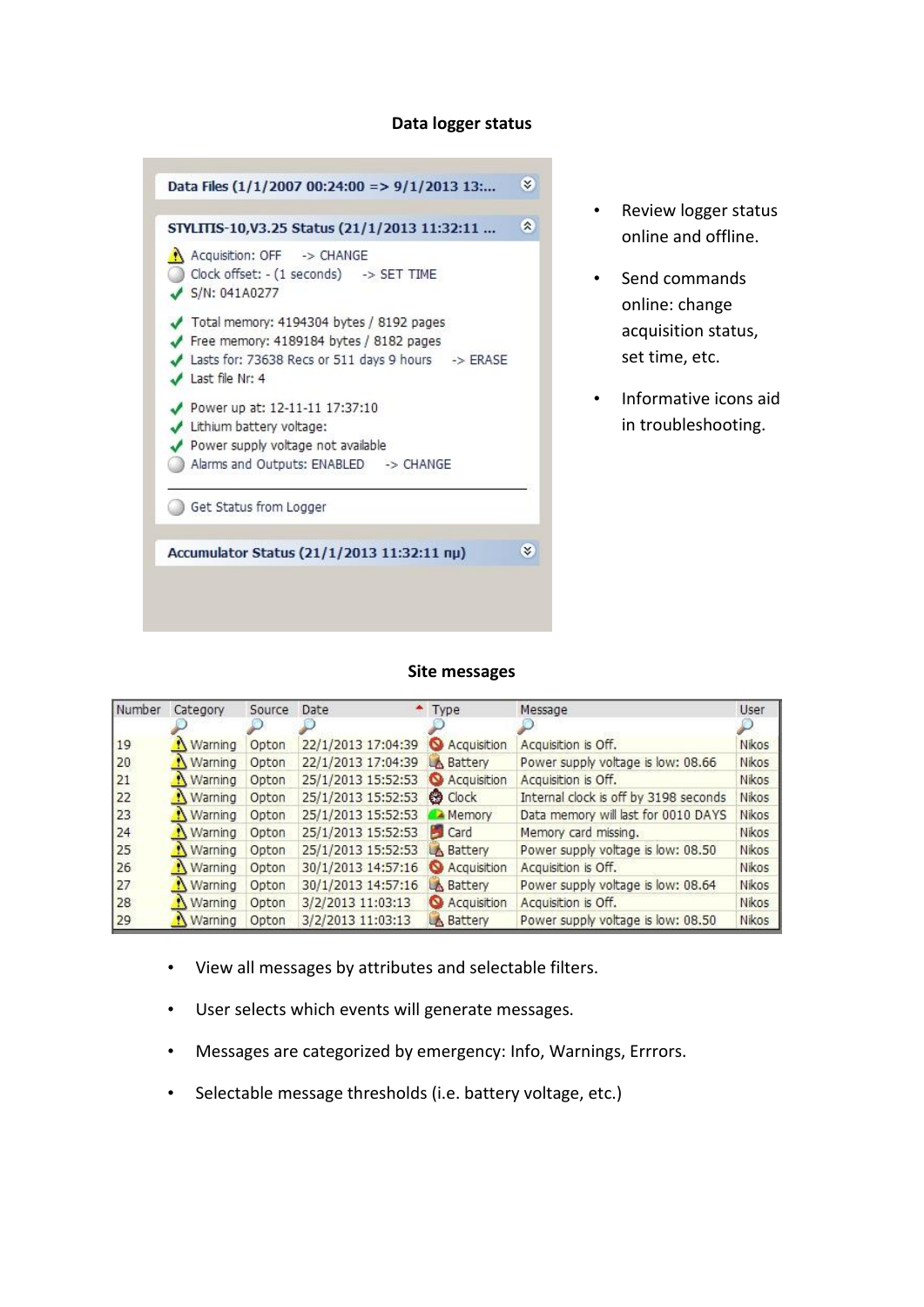### **Data file plot**



- Plot any channel (file column). Up to 3 separate tracks.
- Time-synchronized pan. Zoom on both axes.



### **Data file statistics**

- Statistics: per Year, Month, Day, Hour, Bin (values distribution).
- Functions: Minimum, Maximum, Average, Std. Deviation, Variance, Sum.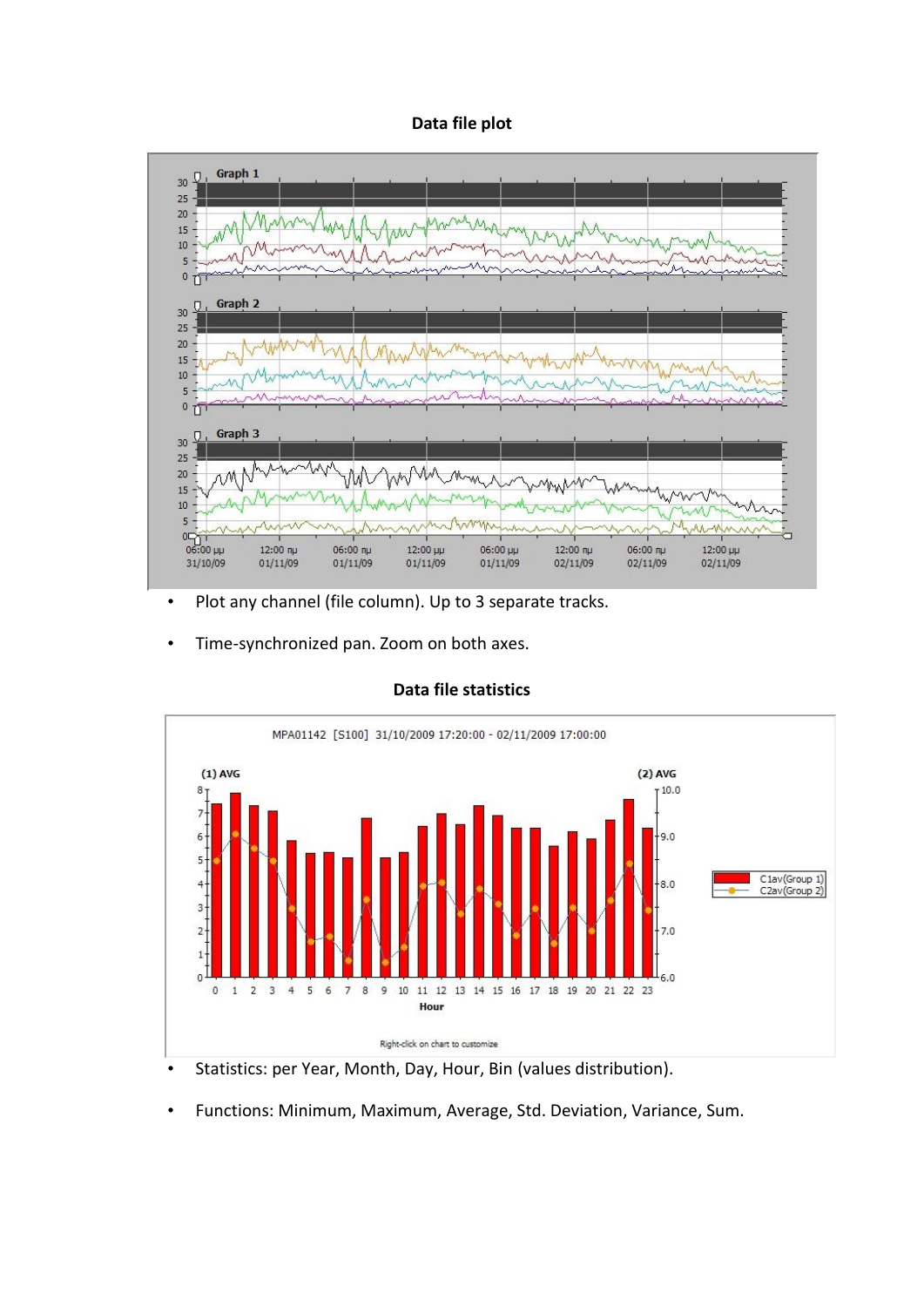| C Local connection to the data logger. | Remote connection to the data logger.                                                                                                                 |  |
|----------------------------------------|-------------------------------------------------------------------------------------------------------------------------------------------------------|--|
|                                        | $((\lbrack 0 \rbrack \rbrack 0))$                                                                                                                     |  |
|                                        | C Diameson connection (Symonet modem required)<br>C Ethernet connection (Serial Server required)<br>• Data connection (Symonet or GSM modem required) |  |
| Select Data Call number and Modem      |                                                                                                                                                       |  |
| 6972208776                             | Modem on COM 3                                                                                                                                        |  |
|                                        |                                                                                                                                                       |  |

# **Connection Assistant**

- Automatic generation of connections from user input.
- Graphic presentation of connection attributes.
- Automatic scanning of local Ethernet devices.
- Automatic scanning of local COM ports.

Existing connections summary for easy selection.

## **Data logger setup**



- Graphical or tabular data logger programming.
- Easy sensor selection from library.
- Communication Setup of the internal modem/ Ethernet module or the external Symonet modem.